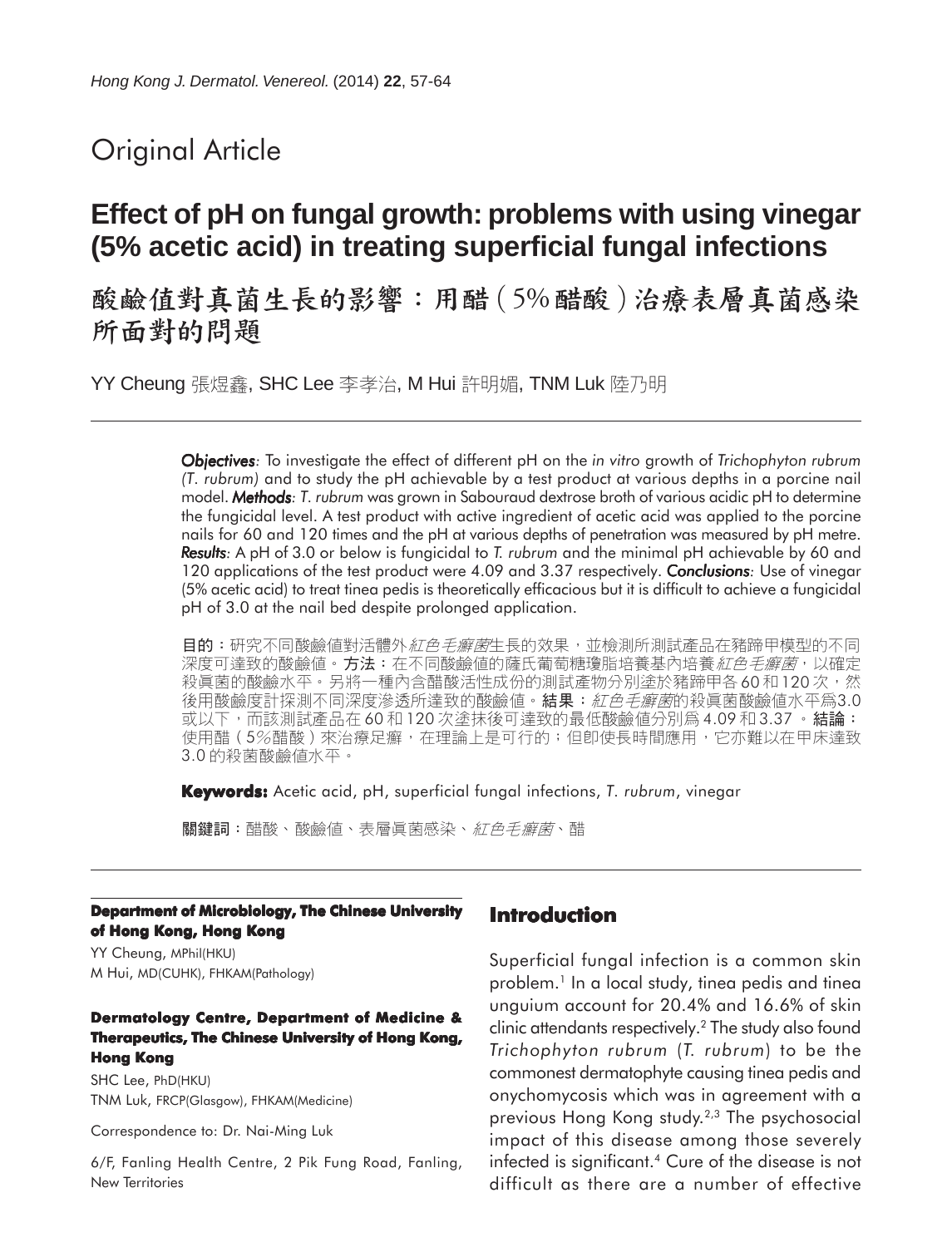medicaments.5 Topical antifungals are usually sufficient for treating superficial skin infections such as tinea pedis. However, the treatment of nail infection often requires oral medications due to the poor penetration of the topical agents.<sup>6</sup> With the improvement in the transungual delivery technique, on the other hand, newer topical antifungals can achieve a cure rate above 50%.7,8

The use of herbal extracts in the treatment of superficial fungal infection is not new.<sup>9</sup> Among the folklore remedies, vinegar (5% acetic acid) has been one of the agents used to treat tinea pedis and tinea unguium. The mechanism of action is not clear though it has been suggested that the acidity (low pH) of the vinegar may have a fungistatic or even fungicidal activity. <sup>10</sup> Commercial products using this strategy are mushrooming in the internet claiming a high efficacy of this method. Yet few scientific studies have been performed to substantiate these claims.

In this study, we investigated the effect of different pH on the growth of *T. rubrum in vitro*. In addition, we studied the pH achieved at various depths in a porcine nail model by an acetic acid-containing product.

## **Methods**

### *Culture of Trichophyton rubrum in various pH media*

- *I. Strain*
	- Type strain of *T. rubrum* ATCC 28191 was cultured on Sabouraud dextrose agar plates (Oxoid Ltd, Cambridge, Cambridgeshire, United Kingdom) at 25°C for 14 days. Conidia were harvested by gently swabbing the culture growth with sterile swabs and then resuspending in sterile 0.9% saline to a final concentration of 5x103 conidia/ml. The conidia suspension was freshly prepared for each experiment.
- *II. Establishment of different pH solutions* Sabouraud dextrose broth (Oxoid Ltd, Cambridge, Cambridgeshire, United Kingdom)

was used for establishing different pH solutions. The broth was adjusted to various pH levels, namely 2, 2.5, 3, 3.5, 4, 4.5, 5, 5.5, 6, 6.5 with 37% HCL or 1M NaOH. The final pH was determined by a pH meter (Pinnacle M530P, SI Analytics GmbH, Germany). Aliquots of 25 ml solutions were then dispensed into sterile conical falcon tubes. The tubes were maintained at 25°C before use.

*III. T. rubrum cultures at different pH values* Each pH solution was inoculated with 0.2 ml of the conidia suspension and incubated at 25°C for 14 days. Dry weight was determined by harvesting the mycelia on day 15 through Whatman filter paper (Whatman, GE). The retentate was then dried and weighed.<sup>11</sup> The pH of the broths was recorded at the end of incubation. Three replicates of each treatment were performed.

## *pH at various depths of porcine nail after application of the test product*

*I. Preparation of porcine hoof nail plates and drug application*

Nail plates were removed from porcine hooves with the underlying cartilage and connective tissue trimmed. They were then disinfected in 70% (v/v) ethanol for 24 hours followed by rehydration in normal saline for the same period. Sections of 2x2 cm2 were sampled from the uniform part of the nail plates after careful inspection to avoid pores or cracks. The nail sections were then placed on sponges soaked in normal saline and kept in a ventilation chamber. The temperature and relative humidity within the chamber were maintained at 25±3°C and 78±5% respectively (Figure 1). After the nails returned to its original hydration state, the test product, (Excilor®: Ethylactate, aqua (water) (7%), acetic acid, penetration enhancer, film-forming agent, preservatives), were applied evenly over the surface of each nail plate (roughly equivalent to 2 µl/cm<sup>2</sup>). Each application was separated by at least 30 minutes allowing the nail surface to dry. Two treatment groups treated with 60 applications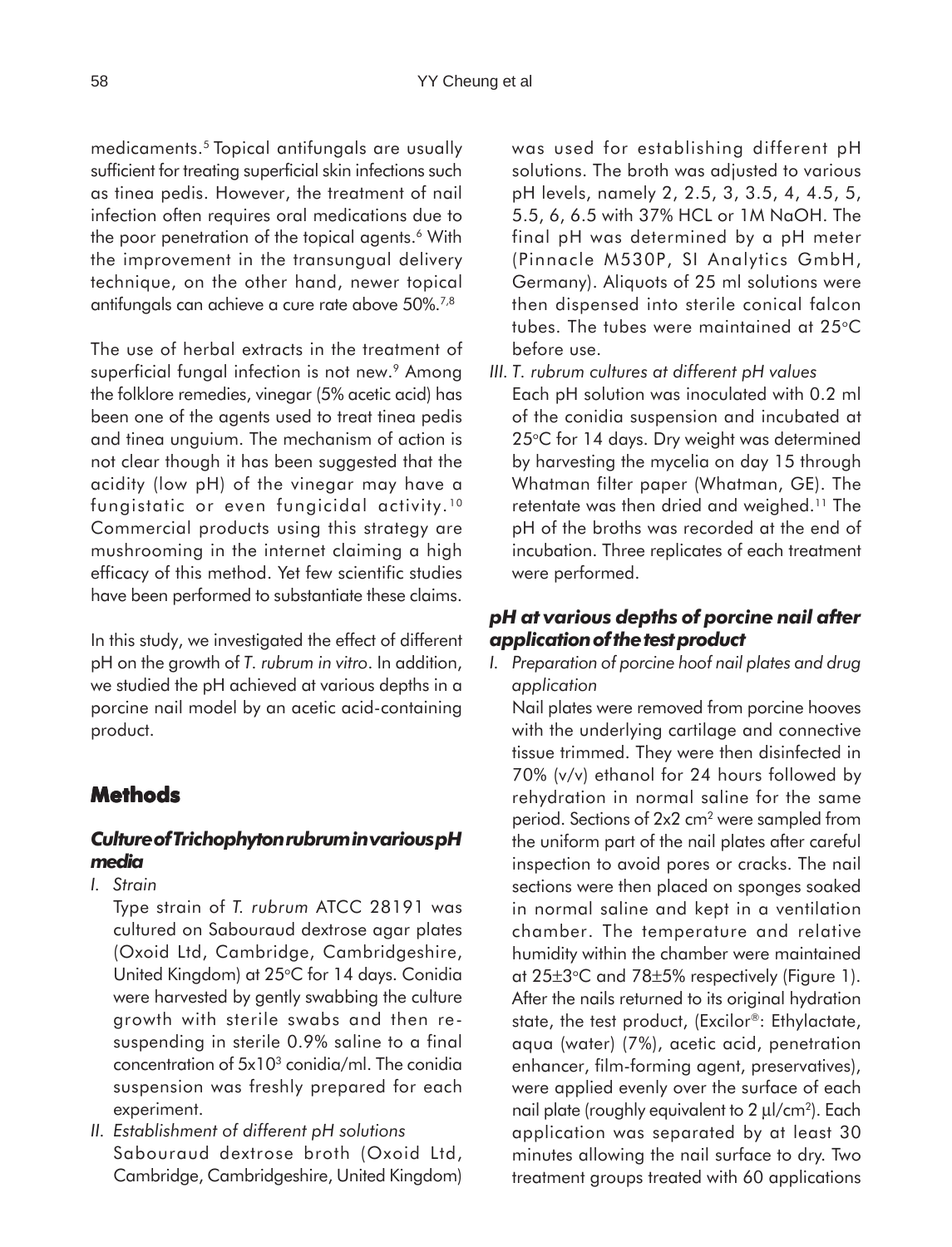(five times per day for 12 days) and 120 applications (five times per day for 24 days) were studied. The control group did not receive any topical application. Each group consisted of two nail samples.

*II. Thickness and pH measurement*

The nail plate was patted dry with tissue paper and mounted onto a drilling platform. The thickness and pH of the nail pate were measured with a micrometre screw gauge and pH metre (PH905 Courage Khazaka Electronic GmbH, Germany) correspondingly. A thin layer (approximately 0.3 mm) from the top of the nail plate was drilled off each time. After

(a) (b)

measuring its depth with the micrometre screw gauge, the pH value at that particular depth was also documented. The procedure was stopped at a depth of 1.5 mm which was more than the usual 1.0 mm thickness of human nail (Figure 2).

### *Statistical analysis*

Continuous variables were analysed by the Student's *t* test. A *p*-value of less than 0.05 was taken as significant. A non-linear regression model was used to calculate the pH at designed depth of penetration for the treated and control nails (SPSS V15 Chicago, Illinois, United States).

**Figure 1. Figure 1.** (a) Nails removed from pig's hoof. (b) Nail plate soaked in 70% alcohol for disinfection. (c) (d) 7 8 (d)

(c) A 2x2 cm2 section was sampled. (d) Nail plates kept in the ventilating chamber.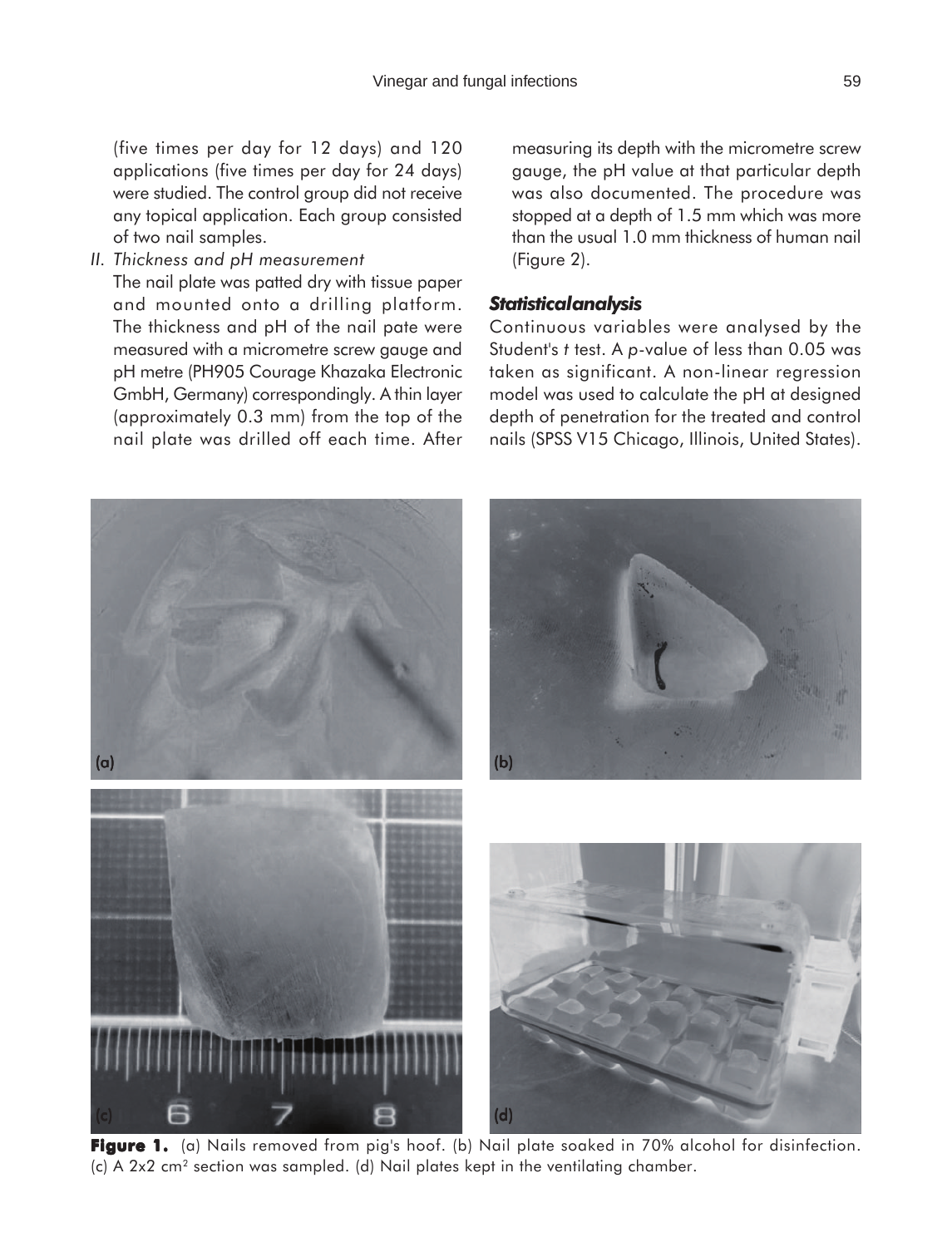# **Results**

## *Growth of Trichophyton rubrum in various pH media*

Sabouraud dextrose broths of different pH values were established and maintained for 14 days. No significant difference in pH was found between those with and without *T. rubrum* inoculation (Student's t test,  $p < 0.05$ ).

At the end of the incubation period, no growth was detected for those broths with pH of ≤3.0. In order to ensure that the conidia in those broths were dead, they were sub-cultured in Sabouraud dextrose agar with pH 5.5 for 14 days. These

again showed no growth. For broths with  $pH \ge 3.5$ , fungal growth was observable. The effect of different pH on the amount of growth (dry weight) was shown in Table 1; namely, the mean dry weight of the mycelia harvested from the broths with pH 3.5, 4.0, 4.5, 5.0, 5.5, 6.0 and 6.5 were 0.21, 0.22, 0.75, 1.11, 0.77, 1.28 and 1.00 mg respectively. Their dry weight ratios are shown in Figure 3.

## *Adjusted pHs at various depths of treatment and control groups*

The adjusted pHs at various depths of the treatment groups (60x and 120x) and the control are shown in Table 2 and Figure 4.



**Figure 2.** (a) Porcine nail plate mounted on the drilling platform. (b) Drill head inserted through the hole for drilling. (c) Micrometre screw gauge measuring the depth after drilling. (d) pH meter measuring the pH after drilling.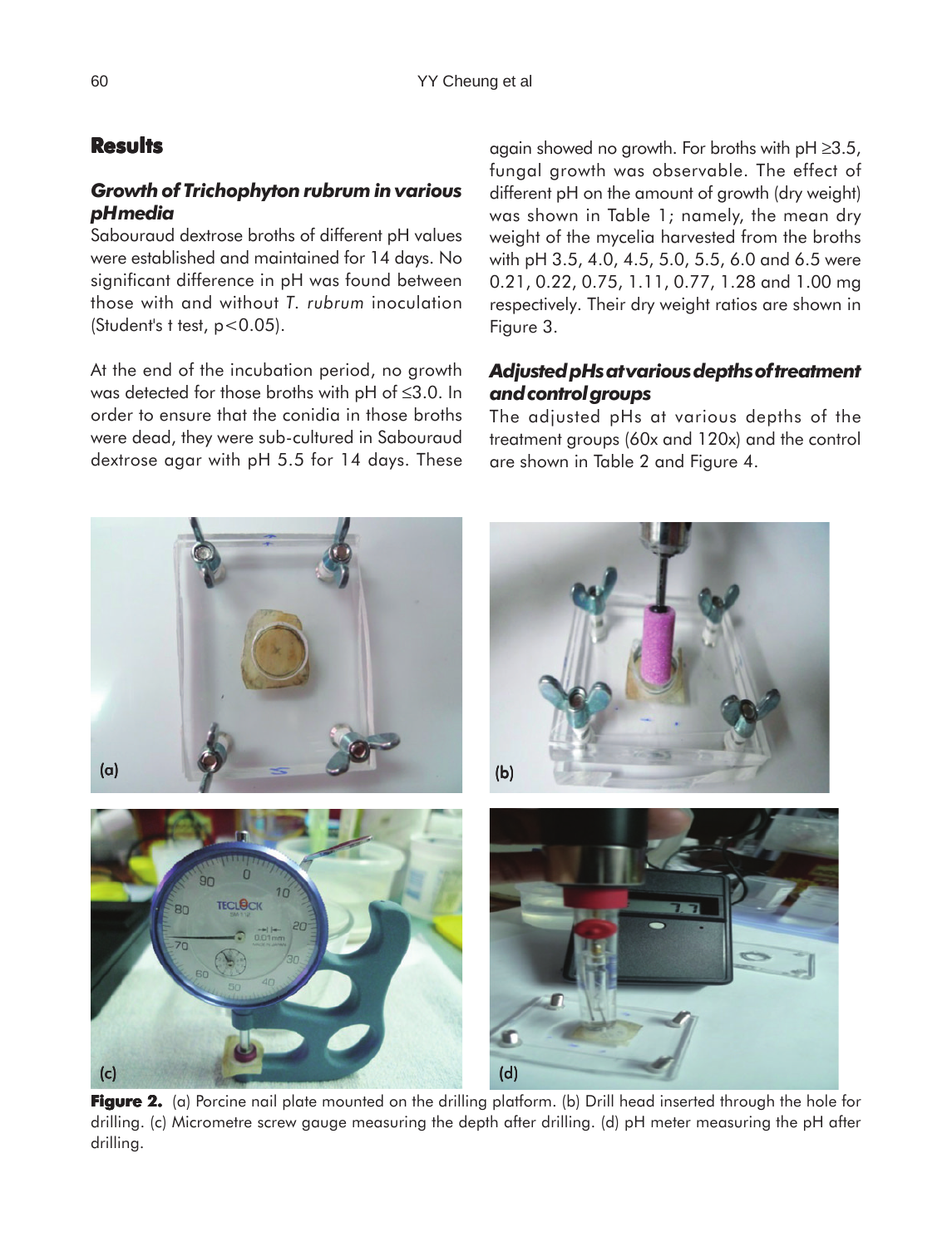reached 7.14. A similar trend was observed for the nails treated with 120 applications. Their adjusted surface pH was 4.12 which dropped gradually to a minimum of 3.37 at 0.5 mm and steadily rose back to 3.84 at a depth of 1.0 mm.

**Table 1.** Effect of different pHs on the growth of *T. rubrum* ATCC 28191 measured by dry weight

| pH                       | 2.0 | $2.5\quad 3.0$ | 3.5                                                                                        | 4.0 | 4.5 | 5.0 | 5.5                           | 6.0 | - 6.5 |
|--------------------------|-----|----------------|--------------------------------------------------------------------------------------------|-----|-----|-----|-------------------------------|-----|-------|
| Dry weight, mg (Mean±SE) |     |                | $0.00$ $0.00$ $0.00$ $0.21\pm$ $0.22\pm$ $0.75\pm$ $1.11\pm$ $0.77\pm$ $1.28\pm$ $1.00\pm$ |     |     |     |                               |     |       |
|                          |     |                | 0.08                                                                                       |     |     |     | 0.06 0.35 0.52 0.28 1.02 0.53 |     |       |

Detection limit of the weight: 0.01 mg

**Table 2.** Adjusted pH at designed depth of penetration for treatment and control groups

| <b>Depth of penetration</b> | <b>Adjusted pH at 60</b>   | <b>Adjusted pH at 120</b> | Control $\gamma$ |  |
|-----------------------------|----------------------------|---------------------------|------------------|--|
| (mm)                        | applications ${}^{\alpha}$ | applications $^\beta$     |                  |  |
| 0.00                        | 4.37                       | 4.12                      | 7.69             |  |
| 0.25                        | 4.09                       | 3.51                      | 7.50             |  |
| 0.50                        | 4.56                       | 3.37                      | 7.30             |  |
| 0.75                        | 5.44                       | 3.54                      | 7.17             |  |
| 1.00                        | 6.39                       | 3.84                      | 7.14             |  |
| 1.25                        | 7.07                       | 4.09                      | 7.27             |  |
| 1.50                        | 7.14                       | 4.13                      | 7.59             |  |

α: Cubic model, R square 0.969, p<0.001; β: Cubic model, R square 0.59, p=0.003; γ: Cubic model, R square 0.968, p=0.002



Figure 3. Dry weight ratio at various pH values.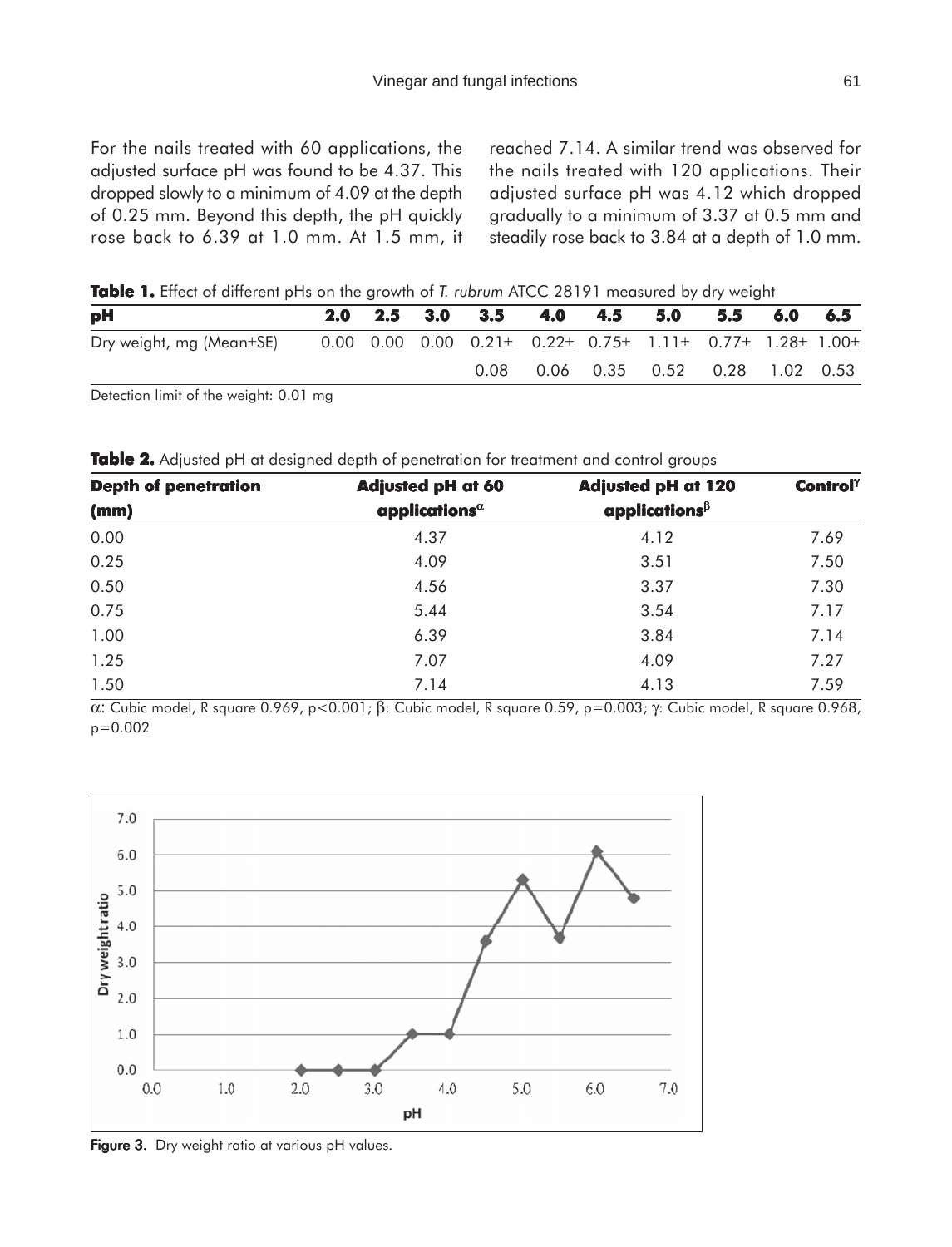At 1.5 mm, it reached a pH of 4.13. For the control nails, the pHs at different depths varied between 7.14 and 7.69 (Figure 4).

### **Discussion**

Dermatophytes can infect human skin and nail causing tinea pedis and onychomycosis. At present, there are a number of effective antifungal drugs such as the polygenes, azoles and allylamines. Vinegar is used in traditional Chinese medicine (5% acetic acid) to treat these infections. Patients with tinea pedis are required to immerse their feet into warm-to-hot diluted acetic acid solution for 30 minutes.

Our study showed that *T. rubrum*, the main causative organism in causing these infections in Hong Kong, can survive an acidic environment of pH ≥3.5. The fungal inhibitory effect seems to lessen with increasing pH as shown by the increasing amount of fungal growth at the higher pH values.

Vinegar or 5% acetic acid, at different dilutions, can achieve a pH of between 2.5 and 3.3. Theoretically it is effective in eradicating the dermatophytes in tinea pedis and even tinea unguium if nail bed penetration is adequate. However, there are problems with this.

Firstly, prolonged immersion of the epidermis in a low acidic environment would probably affect its barrier function. It is well known that the stratum corneum is a protective layer against external hazards, may it be chemical or microbial.<sup>12</sup> A normal stratum corneum requires the continual synthesis of the lipid layer which involves several pH-dependent enzymes.<sup>13</sup> Among these are β-glucocerebrosidase, acid sphingomyelinase, acid lipases, phosphatases and phospholipases.14 The optimal pH condition for β-glucocerebrosidase in the synthesis of the important ceramides is 5.6. It is also known that the acidity in the extracellular space of the stratum corneum may affect the intracellular enzymatic activities.<sup>15,16</sup> Hence exposing the stratum corneum to a pH of 3.5 or below for a prolonged period of time would



Figure 4. Adjusted pH at various depths of penetration of treatment (60x and 120x) and control groups.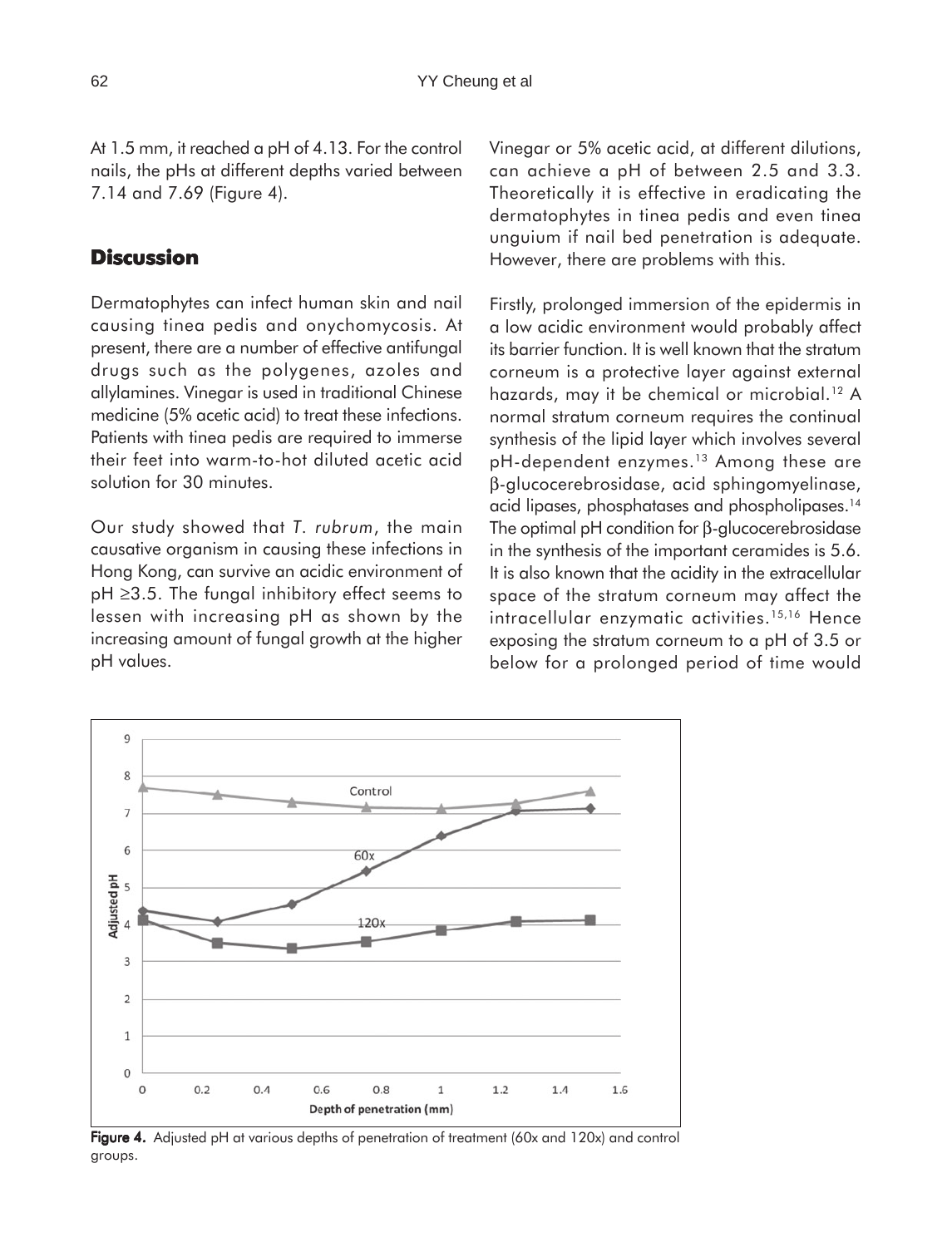probably affect its lipid content and barrier function. Besides, this warm-to-hot foot soaking method is not recommended for those with cardiovascular disease as the prolonged vasodilation induced may put extra stress on the heart.

Secondly, in our porcine nail model, the minimum pH achieved after 60 applications and 120 applications of the test product was 4.09 and 3.37 respectively. Both were above the fungicidal pH of 3.0. Besides, these pH values were attained at the superficial parts of the nail only. Hence, it is unlikely that fungal infection would be eradicated as the nail bed is more than 1.00 mm thick. Nevertheless, our study did show that lower pH values were attained with increased applications of this test product. Thus, it is possible that with a sufficient number of applications, a fungicidal pH could eventually be achieved at the nail bed.

### **Limitation of the study**

The pH developed in our culture broths was achieved using hydrochloric acid and sodium hydroxide. These were used because a wide range of pH values (2.0 to 6.5) could be achieved with just a small quantity of the reagents. This has an advantage of preserving the concentration of other constituents in the medium. On the other hand, this study assumes that pH is the only factor that affects the growth of the fungus while neglecting the effect of the acidifying agent itself. Further studies are required using vinegar (5% acetic acid) as the acidifying agent to compare the fungicidal pH with that obtained in this study. In addition, the pH interval between the broths was wide i.e. 0.5, therefore the actual fungicidal pH cannot be ascertained accurately though it might lie between pH of 3.0 and 3.5.

The standard errors when measuring the biomass of *T. rubrum* by dry weighing of the mycelia appeared to be larger than desired. This could be due to the low concentration of the conidia

suspension inoculated. Future studies using a higher concentration of the conidia suspension may reduce this error.

The porcine nails model was employed in this study as it has been well described in the literature,<sup>17</sup> yet we realise that there is a significant difference in composition between the human nail and porcine nail. One thing of note is that the number of sulphide linkages in porcine nail is less than that of human nail, enabling easier penetration.<sup>18</sup> Furthermore, we applied the test product at a much higher frequency than that recommended by the manufacturer. Nonetheless, we adopted this method for the interest of time and in maintaining the integrity of the porcine nails. Further studies employing twice daily application may eliminate any bias due to this 'intensive' method of application.

### **Conclusion**

Vinegar (5% acetic acid) is theoretically efficacious in treating tinea pedis, but may jeopardise the epidermal barrier function. It is difficult to achieve a fungicidal pH of 3.0 in the nail bed with the test product despite prolonged application.

### **Conflict of interest interest**

This study is sponsored by Galderma Hong Kong Ltd.

### **References**

- 1. Simonnet C, Berger F, Gantier JC. Epidemiology of superficial fungal diseases in French Guiana: a threeyear retrospective analysis. Med Mycol 2011;49:608- 11.
- 2. Cheng SY, Chong LY. A prospective epidemiological study on tinea pedis and onychomycosis in Hong Kong. Chin Med J (Engl) 2002;115:860-5.
- 3. Kam KM, Au WF, Wong PY, Cheung MM. Onychomycosis in Hong Kong*.* Int J Dermatol 1997; 36:757-61.